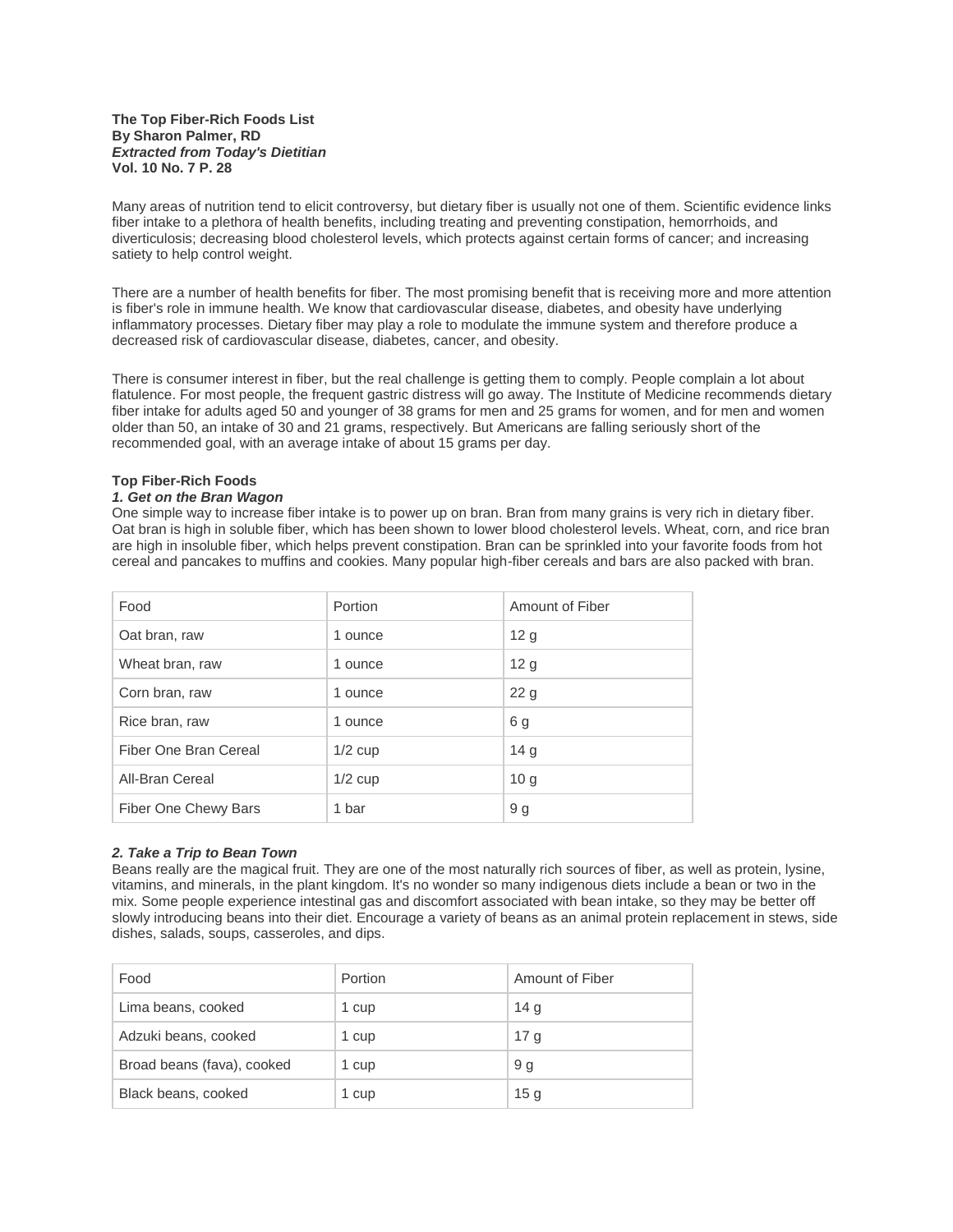| Garbanzo beans, cooked          | 1 cup | 12 <sub>g</sub> |
|---------------------------------|-------|-----------------|
| Lentils, cooked                 | 1 cup | 16 <sub>g</sub> |
| Cranberry beans, cooked         | 1 cup | 16 <sub>g</sub> |
| Black turtle soup beans, cooked | 1 cup | 17 <sub>g</sub> |
| Kidney beans, cooked            | 1 cup | 16 <sub>g</sub> |
| Navy beans, cooked              | 1 cup | 19 g            |
| White beans, small, cooked      | 1 cup | 19 g            |
| French beans, cooked            | 1 cup | 17 <sub>q</sub> |
| Mung beans, cooked              | 1 cup | 15 <sub>g</sub> |
| Yellow beans, cooked            | 1 cup | 18 <sub>g</sub> |
| Pinto beans, cooked             | 1 cup | 15 <sub>g</sub> |

## *3. Go Berry Picking*

Jewel-like berries are in the spotlight due to their antioxidant power, but let's not forget about their fiber bonus. Berries happen to yield one of the best fiber-per-calorie bargains on the planet. Since berries are packed with tiny seeds, their fiber content is typically higher than that of many fruits. Clients can enjoy berries year-round by making the most of local berries in the summer and eating frozen, preserved, and dried berries during the other seasons. Berries make great toppings for breakfast cereal, yogurt, salads, and desserts.

| Food                          | Portion | Amount of Fiber |
|-------------------------------|---------|-----------------|
| Raspberries, raw              | 1 cup   | 8 g             |
| Blueberries, raw              | 1 cup   | 4 <sub>q</sub>  |
| Currants (red and white), raw | 1 cup   | 5 <sub>g</sub>  |
| Strawberries, raw             | 1 cup   | 3 <sub>g</sub>  |
| Boysenberries, frozen         | 1 cup   | 7 g             |
| Gooseberries, raw             | 1 cup   | 6g              |
| Loganberries, frozen          | 1 cup   | 8 <sub>g</sub>  |
| Elderberries, raw             | 1 cup   | 10 <sub>g</sub> |
| Blackberries, raw             | 1 cup   | 8 g             |

### *4. Wholesome Whole Grains*

One of the easiest ways to up fiber intake is to focus on whole grains. A grain in nature is essentially the entire seed of the plant made up of the bran, germ, and endosperm. Refining the grain removes the germ and the bran; thus, fiber, protein, and other key nutrients are lost. The Whole Grains Council recognizes a variety of grains and defines whole grains or foods made from them as containing all the essential parts and naturally-occurring nutrients of the entire grain seed. If the grain has been processed, the food product should deliver approximately the same rich balance of nutrients that are found in the original grain seed. Have clients choose different whole grains as features in side dishes, pilafs, salads, breads, crackers, snacks, and desserts.

| Food                    | Portion   | Amount of Fiber |
|-------------------------|-----------|-----------------|
| Amaranth, grain         | $1/4$ cup | 6 g             |
| Barley, pearled, cooked | 1 cup     | 6 a             |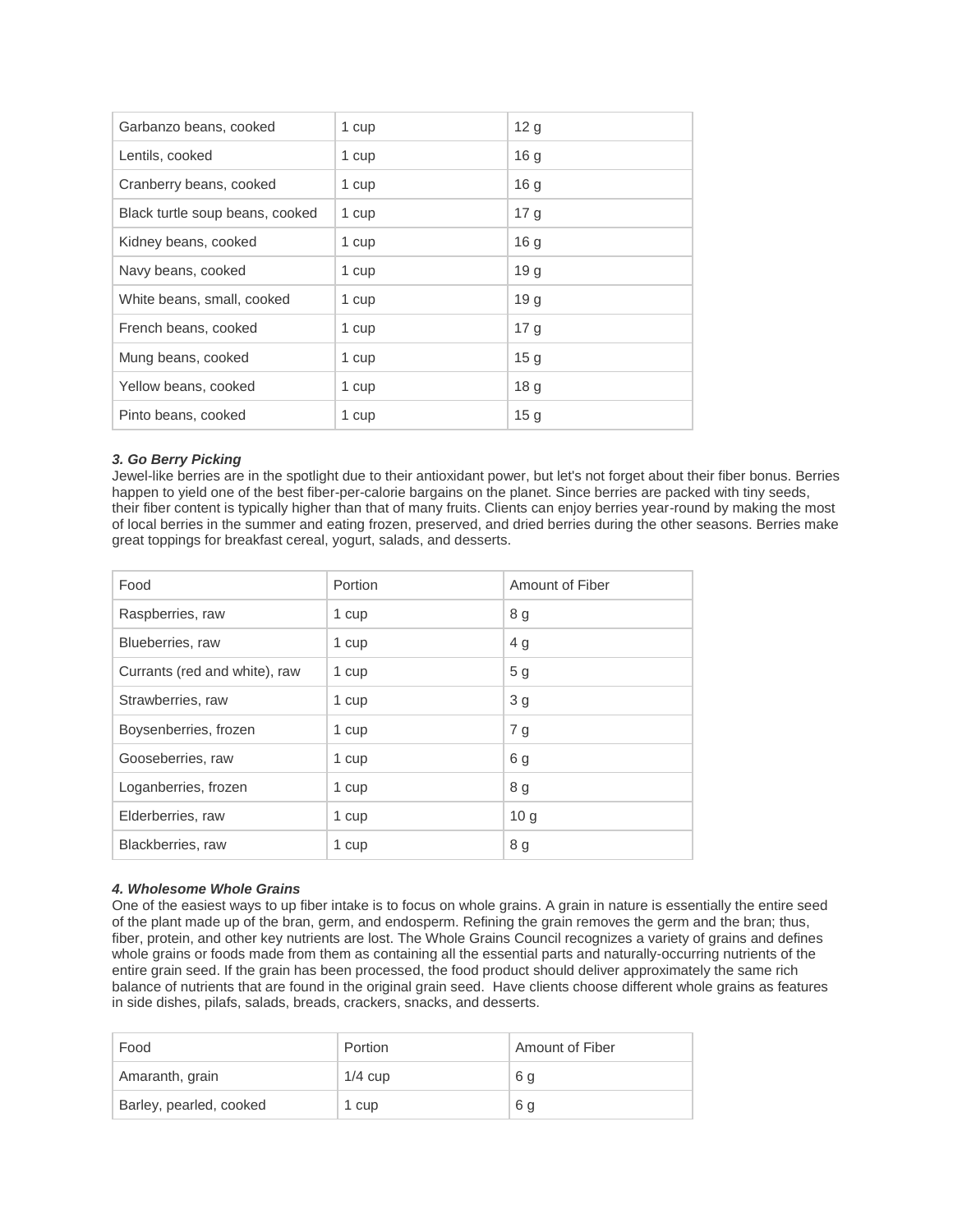| Buckwheat groats, cooked        | 1 cup     | 5 <sub>g</sub> |
|---------------------------------|-----------|----------------|
| Popcorn, air popped             | 3 cups    | 4 g            |
| Oats (old fashioned), dry       | $1/2$ cup | 4 <sub>g</sub> |
| Rye flour, dry                  | $1/4$ cup | 7g             |
| Millet, cooked                  | 1 cup     | 2g             |
| Quinoa, cooked                  | 1 cup     | 5 <sub>g</sub> |
| Teff, grain, dry                | $1/4$ cup | 6g             |
| Triticale, flour, dry           | $1/4$ cup | 5 <sub>g</sub> |
| Wheat berries, dry              | $1/4$ cup | 5 <sub>g</sub> |
| Wild rice, cooked               | 1 cup     | 3 <sub>g</sub> |
| Wheat flour (whole wheat), dry  | $1/4$ cup | 4 <sub>g</sub> |
| Brown rice, cooked              | 1 cup     | 4 g            |
| Bulgur, cooked                  | 1 cup     | 8 g            |
| Bread (whole wheat), sliced     | 1 slice   | 2g             |
| Crackers, rye wafers            | 1 ounce   | 6 g            |
| Spaghetti (whole wheat), cooked | 1 cup     | 6 g            |

# *5. Sweet Peas*

Peas,from fresh green peas to dried peas are naturally chock full of fiber. In fact, food technologists have been studying pea fiber as a functional food ingredient. Clients can make the most of peas by using fresh or frozen green peas and dried peas in soups, stews, side dishes, casseroles, salads, and dips.

| Food                         | Portion | Amount of Fiber |
|------------------------------|---------|-----------------|
| Cow peas (blackeyes), cooked | 1 cup   | 11 <sub>q</sub> |
| Pigeon peas, cooked          | 1 cup   | 9 g             |
| Peas, split, cooked          | 1 cup   | 16 <sub>q</sub> |
| Peas, green, frozen          | 1 cup   | 14 <sub>q</sub> |
| Peas (edible podded), cooked | 1 cup   | 5 <sub>g</sub>  |

### *6. Green, the Color of Fiber*

Deep green, leafy vegetables are notoriously rich in beta-carotene, vitamins, and minerals, but their fiber content isn't too shabby either. There are more than 1,000 species of plants with edible leaves, many with similar nutritional attributes, including high-fiber content. While many leafy greens are fabulous tossed in salads, sauteing them in olive oil, garlic, lemon, and herbs brings out a rich flavor.

| Food                   | Portion | Amount of Fiber |
|------------------------|---------|-----------------|
| Turnip greens, cooked  | 1 cup   | 5 <sub>q</sub>  |
| Mustard greens, cooked | 1 cup   | 5 <sub>q</sub>  |
| Collard greens, cooked | 1 cup   | 5 <sub>g</sub>  |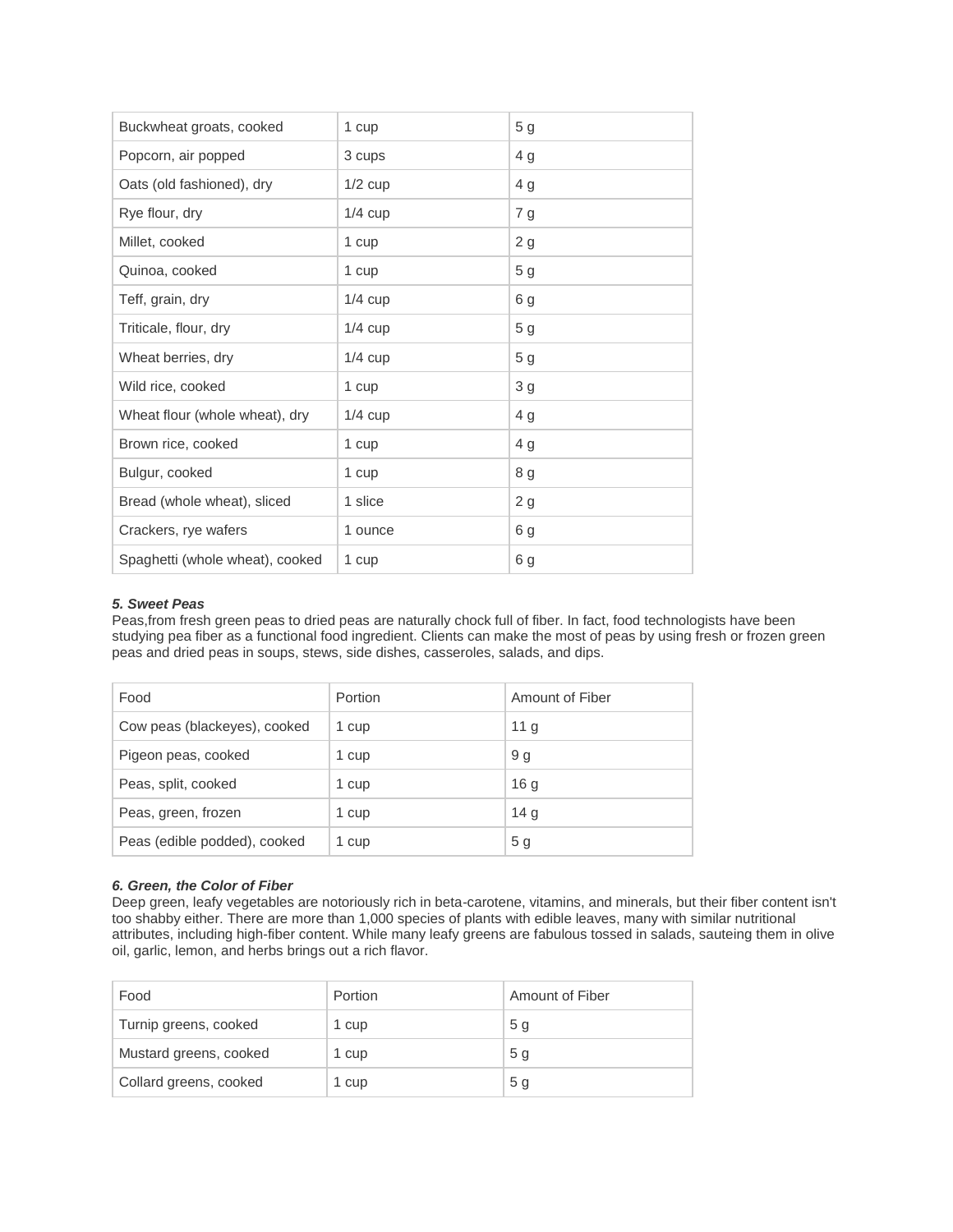| Spinach, cooked     | 1 cup | 4 g |
|---------------------|-------|-----|
| Beet greens, cooked | 1 cup | 4 g |
| Swiss chard, cooked | 1 cup | 4 g |

### *7. Squirrel Away Nuts and Seeds*

Go nuts to pack a fiber punch. One ounce of nuts and seeds can provide a hearty contribution to the day's fiber recommendation, along with a bonus of healthy fats, protein, and phytochemicals. Sprinkling a handful of nuts or seeds over breakfast cereals, yogurt, salads, and desserts is a tasty way to do fiber.

| Food               | Portion   | Amount of Fiber |
|--------------------|-----------|-----------------|
| <b>Almonds</b>     | 1 ounce   | 4 g             |
| Pistachio nuts     | 1 ounce   | 3 <sub>g</sub>  |
| Cashews            | 1 ounce   | 1 <sub>g</sub>  |
| Peanuts            | 1 ounce   | 2g              |
| <b>Walnuts</b>     | 1 ounce   | 2g              |
| <b>Brazil nuts</b> | 1 ounce   | 2g              |
| Pinon nuts         | 1 ounce   | 12 <sub>g</sub> |
| Sunflower seeds    | $1/4$ cup | 3g              |
| Pumpkin seeds      | $1/2$ cup | 3 <sub>g</sub>  |
| Sesame seeds       | $1/4$ cup | 4 g             |
| Flaxseed           | 1 ounce   | 8 g             |

# *8. Play Squash*

Dishing up squash from summer to winter squash all year is another way that clients can ratchet up their fiber intake. These nutritious gems are part of the gourd family and contribute a variety of flavors, textures, and colors, as well as fiber, vitamins, minerals, and carotenoids, to the dinner plate. Squash can be turned into soups, stews, side dishes, casseroles, salads, and crudites. Brush squash with olive oil and grill it in the summertime for a healthy, flavorful accompaniment to grilled meats.

| Food                          | Portion | Amount of Fiber |
|-------------------------------|---------|-----------------|
| Crookneck squash, cooked      | 1 cup   | 3 <sub>q</sub>  |
| Summer scallop squash, cooked | 1 cup   | 5 <sub>q</sub>  |
| Hubbard squash, cooked        | 1 cup   | 7 g             |
| Zucchini squash, cooked       | 1 cup   | 3 <sub>q</sub>  |
| Acorn squash, cooked          | 1 cup   | 9 g             |
| Spaghetti squash, cooked      | 1 cup   | 2 <sub>g</sub>  |
|                               |         |                 |

## *9. Brassica or Bust*

Brassica vegetables have been studied for their cancer-protective effects associated with high levels of glucosinolates. But these brassy beauties, including broccoli, cauliflower, kale, cabbage, and Brussels sprouts, are also full of fiber. They can be enjoyed in stir-fries, casseroles, soups, and salads and steamed as a side dish.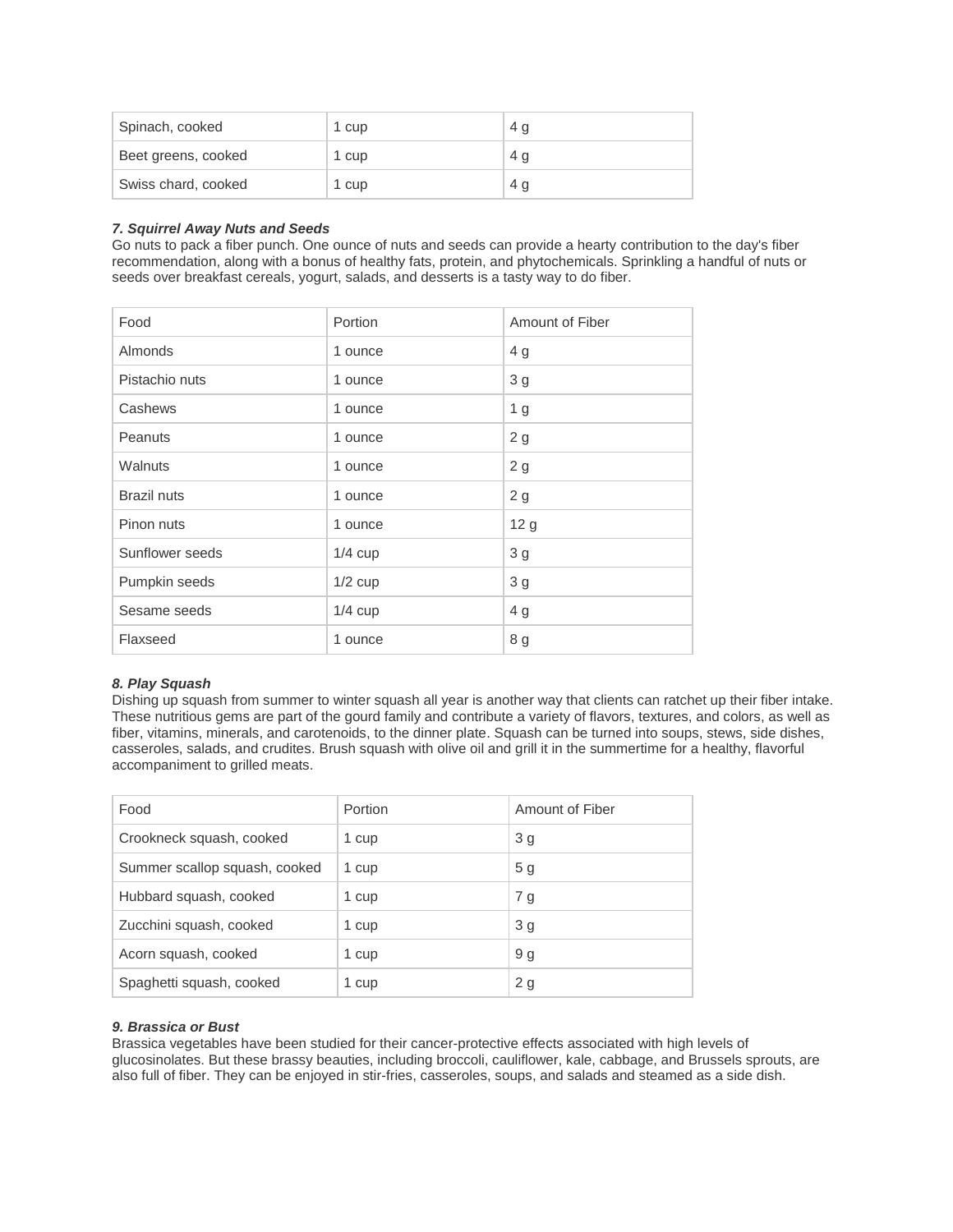| Food                     | Portion | Amount of Fiber |
|--------------------------|---------|-----------------|
| Kale, cooked             | 1 cup   | 3 <sub>g</sub>  |
| Cauliflower, cooked      | 1 cup   | 5 <sub>g</sub>  |
| Kohlrabi, raw            | 1 cup   | 5 <sub>g</sub>  |
| Savoy cabbage, cooked    | 1 cup   | 4 g             |
| Broccoli, cooked         | 1 cup   | 5 <sub>g</sub>  |
| Brussels sprouts, cooked | 1 cup   | 6 <sub>q</sub>  |
| Red cabbage, cooked      | 1 cup   | 4 g             |

## *10. Hot Potatoes*

The humble spud, the top vegetable crop in the world, is plump with fiber. Since potatoes are so popular in America, they're an easy way to help pump up people's fiber potential. Why stop at Russets? There are numerous potatoes that can provide a rainbow of colors, nutrients, and flavors, and remind clients to eat the skins to reap the greatest fiber rewards. Try adding cooked potatoes with skins to salads, stews, soups, side dishes, stir-fries, and casseroles or simply enjoy baked potatoes more often.

| Food                          | Portion  | Amount of Fiber |
|-------------------------------|----------|-----------------|
| Russet potato, flesh and skin | 1 medium | 4 g             |
| Red potato, flesh and skin    | 1 medium | 3 <sub>q</sub>  |
| Sweet potato, flesh and skin  | 1 medium | 4 g             |

### *11. Everyday Fruit Basket*

Look no further than everyday fruits to realize your full fiber potential. Many are naturally packed with fiber, as well as other important vitamins and minerals. Maybe the doctor was right when he advised an apple a day, but he could have added pears, oranges, and bananas to the prescription as well. When between fruit seasons, clients can rely on dried fruits to further fortify their diet. Encourage including fruit at breakfast each morning instead of juice; mixing dried fruits into cereals, yogurts, and salads; and reaching for the fruit bowl at snack time. It's a healthy habit all the way around.

| Food           | Portion       | Amount of Fiber |
|----------------|---------------|-----------------|
| Banana         | 1 medium      | 3 <sub>q</sub>  |
| Pear           | 1 medium      | 6g              |
| Orange         | 1 medium      | 4 g             |
| Apple          | 1 medium      | 4 g             |
| Prunes,        | dried 1/2 cup | 6 g             |
| Raisins        | 2 ounces      | 2g              |
| Peaches, dried | $1/4$ cup     | 3 <sub>g</sub>  |
| Figs, dried    | $1/2$ cup     | 8 g             |

# *12. Exotic Destinations*

Some of the plants with the highest fiber content in the world may be slightly out of your clients' comfort zone and, for that matter, time zone. A rainbow of indigenous fruits and vegetables used in cultural food traditions around the globe are very high in fiber. Entice clients to introduce a few new plant foods into their diets to push up the flavor, as well as their fiber, quotient.